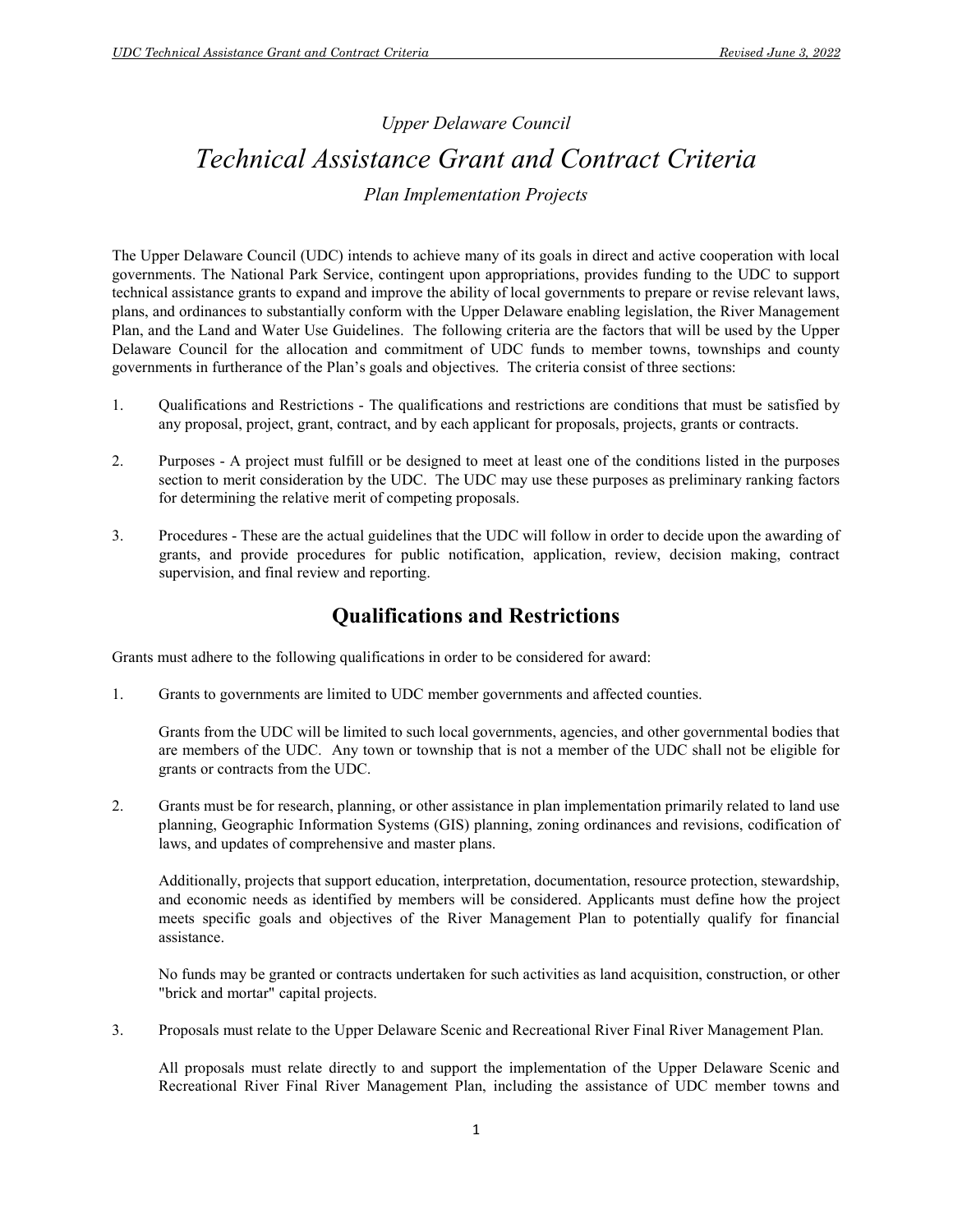townships to reach substantial conformance requirements with or in furtherance of the River Management Plan and the Land and Water Use Guidelines.

4. Deadline for Agreements: All contracts or grants under this section for Fiscal Year 2023 must be agreed to and work started no earlier than October 1, 2022 (the beginning of Fiscal Year 2023). All legal commitments for Fiscal Year 2023 between the UDC and the grantees must generally be completed within 10 months by **August** 18, 2023. Extensions are allowable only upon request to and approval by the UDC's Project Review Committee based on need.

# Purposes

There are three categories of purposes for which grants may be considered by the Upper Delaware Council.

1. Projects or issues specifically targeted for study in the River Management Plan, which is available on-line at:

http://www.upperdelawarecouncil.org/publications/

- 2. Projects for the preparation, revision, or publication of rules, laws, plans, maps, or ordinances for the implementation of the Upper Delaware River Management Plan by participating town and township governments.
- 3. Other projects that may fulfill overall implementation of the River Management Plan goals and objectives.

# Contract and Grant Procedures

### I. Statement of Procedures

So that all eligible towns and townships may understand the purposes and procedures to be used by the UDC in awarding grants, the UDC shall provide to all member towns and townships a statement of procedures that will detail the process for the application, review and award of grants by the UDC. This Statement of Procedures shall consist of the Upper Delaware Council Technical Assistance Grant and Contract Criteria, together with any further explanatory material that the UDC may develop. The UDC may choose to provide the Statement of Procedures as well to non-member towns and townships located in the UDC region in order to familiarize them with the purposes and procedures of grant awards under the UDC plan.

### II. Notice of Availability, Statement of Purposes

When the UDC is prepared to begin the process for the review and awarding of grants, the Council shall send to each eligible town and township a notice of availability and shall publish by press release such notice of availability in the Council's official newspapers of general circulation in the UDC region. The Notice of Availability shall contain:

#### Statement of Eligibility and Purposes

This statement shall briefly describe what kind of grant is available, what entities are eligible for consideration (i.e. town and township governments, planning boards, county agencies, consultants) and what specific purposes or parts of the UDC management plan the grants or awards are intended to support.

#### Notice of Procedures

This statement shall provide information on where to get further application information, forms, and what dates or deadlines have been set for the completion of applications, review, and decision by the UDC.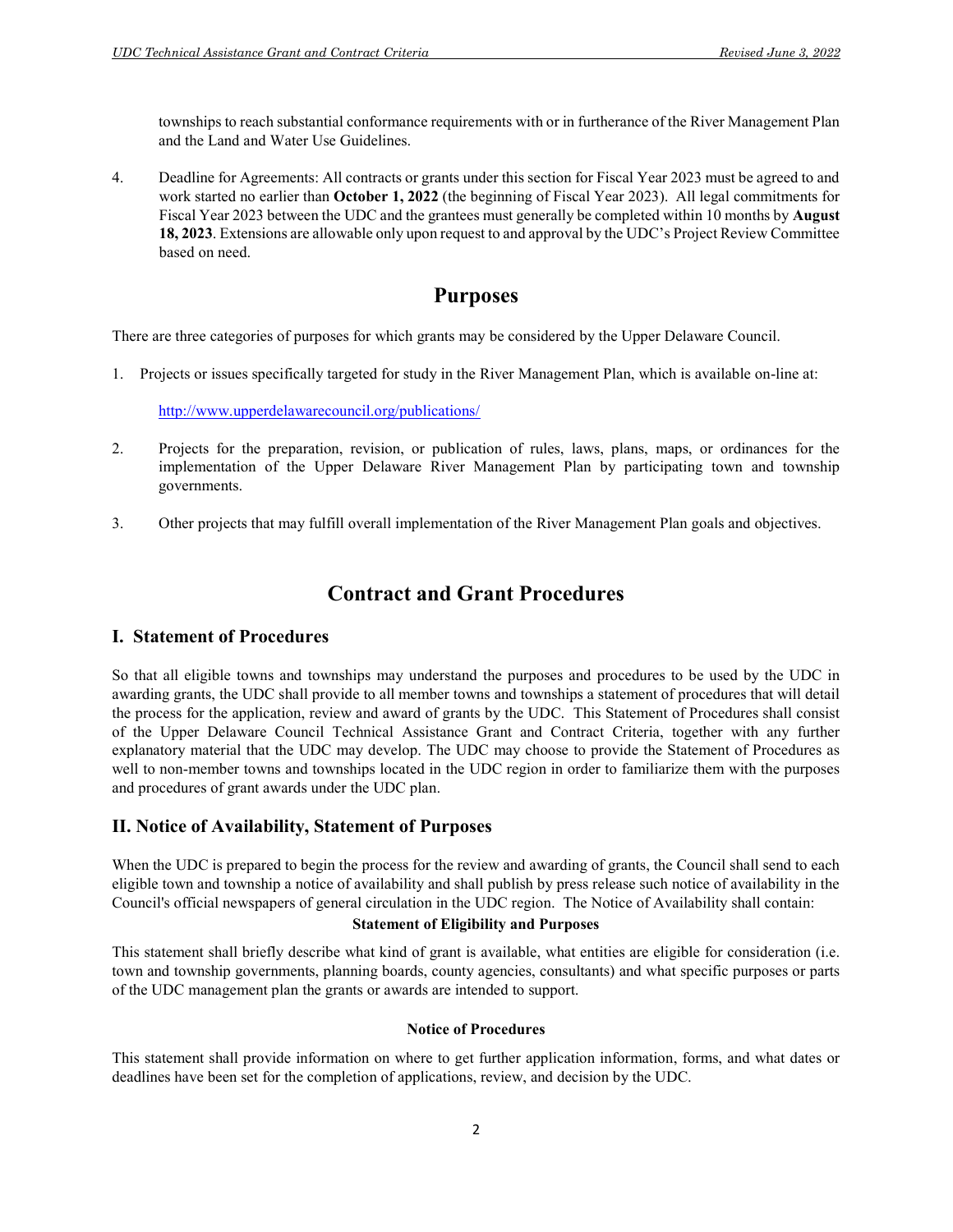#### Qualifications for Grantees, Ranking Factors

In order to ensure that grant funds are directed toward organizations and individuals who will efficiently and professionally accomplish the purposes of a grant proposal, the UDC and its Project Review Committee shall apply the following factors to its decision-making process:

- 1. Is the town or township a member of the UDC or a county in which those municipalities are located?
- 2. Does the applicant have the ability to staff, supervise, and complete the project based upon the budget submitted, and have other resources available for the project? [Note that final payments are provided on a reimbursement basis upon submission of expense documentation and approved completion of the project.]
- 3. If a private consultant is applying, or if the work is ultimately to be done by consultants working for the applicant, are the experience, staff size, and professional reputation of the consultants such that the UDC can be confident of the successful completion of the project? Is there a letter or resolution from Town/Township in support of the project?

### III. Qualifications of Projects and Proposals, Ranking Factors

The UDC and its Project Review Committee shall consider the following factors in ranking project applications for funding by the UDC:

- 1. Does the applicant lack the resources to accomplish this project without the assistance of the UDC?
- 2. Is the project crucial to the accomplishment of the goals of the UDC in implementing the River Management Plan?
- 3. Is the project crucial to the accomplishment of the goals of the UDC this year? Is the use of federal funding determined to be allowable, allocable, and reasonable to support the project?
- 4. Is the project one that will be applicable in more than one jurisdiction? Will the results be transferable and potentially applicable to other towns, townships, or situations?

# IV. Application Procedures

Applicants shall complete the UDC TAG Application Form and submit it to the UDC office by the application deadline. Each application shall contain:

- 1. The name, address, and e-mail address of the town, township, or government body applying for funds; a project title; and identification of a contact person with telephone number and e-mail address. This individual will be contacted to attend a special meeting of the Project Review Committee to summarize and take questions on the application.
- 2. The purpose and goals of the proposed project, and how it relates to River Management Plan goals and objectives.
- 3. The project work plan, including time table.
- 4. The expected results of the project.
- 5. The total cost of the project and how much funding is being requested from the UDC.
- 6. Whether the full project would be undertaken if the UDC funds only a portion of the project.
- 7. The Project Budget, including a description of costs for each budget item. (Note any other sources of funding and/or in-kind services, if applicable.)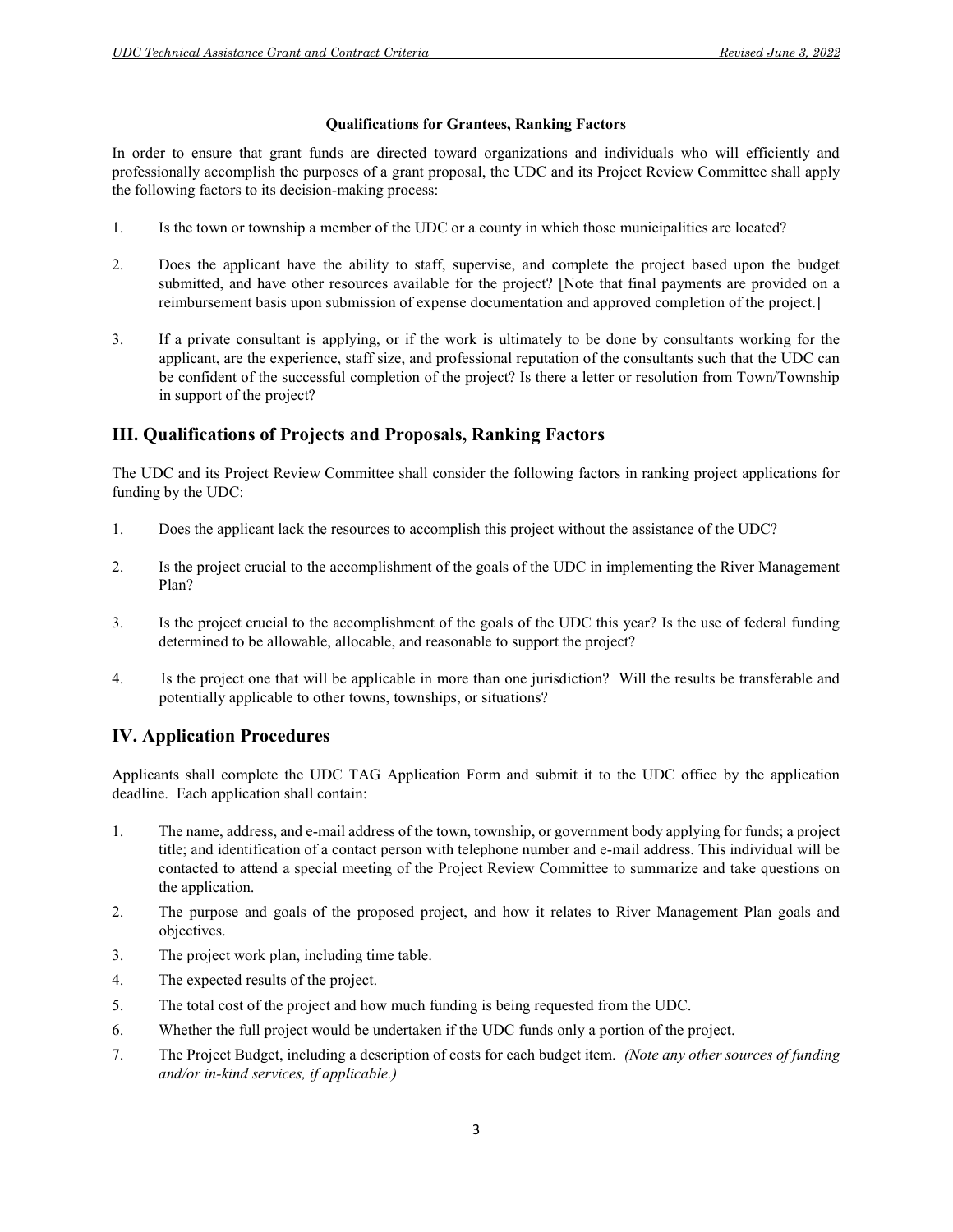8. The name, qualifications, and experience of any staff, subcontractors, consultants or individuals who will be working on the project for the applicant.

### V. Procedures for Review of Proposals

The UDC Project Review Committee will review grant applications received by the stated submission deadline.

The committee shall examine applications before it for basic eligibility, priority of purpose, and qualifications of the proposed agency or contractor. The committee shall review the budget for the proposed project. The committee will contact and question applicants directly at its annual special meeting typically taking place on the 2<sup>nd</sup> Tuesday of September, and the committee may seek references and other information in the case of applications from private individuals and consultants, or from government agencies when the actual project will be completed by private individuals or consultants.

When the committee has completed its review of an application it will report its findings and recommendations to the Upper Delaware Council. The committee may vote to recommend acceptance, rejection, or acceptance with conditions of an application.

#### VI. Award Decisions, Notification of Awards

The Project Review Committee shall present its recommendations to the Upper Delaware Council for decision, generally scheduled for the first Thursday of October. The UDC shall discuss the applications, recommendations, and upon motion of the Project Review Committee or any UDC member, shall vote on application resolution authorizing grant awards for the fiscal year. A simple majority of the full UDC is sufficient to agree to award a grant. The UDC may vote to accept, reject, or accept with conditions any application presented to it by the committee. The Chairperson or designee shall notify the applicant by letter of the result of the vote of the UDC. This letter shall be for informational purposes only and shall not be legally binding upon the UDC.

#### VII. Drafting and Review of Grants and Contracts

Upon the decision of the UDC to award a grant, the resolution by which the UDC decision was made may be forwarded to the National Park Service for review of compliance with federal funding allowance standards and to UDC Legal Counsel, together with copies of the grant application and other documents that may be required, prior to the final awarding of contracts. The contract or other document shall then be submitted to the grantee for signature and execution by the chairperson of the UDC's Project Review Committee.

#### VIII. Amendments to Established Procedures

These procedures may be modified by the Council as circumstances warrant. Where modifications to the granting procedures are made, these modifications shall apply only to new projects reviewed under these criteria and shall not affect ongoing projects.

#### IX. Contract Supervision

The Project Review Committee shall supervise the execution of the grant contract. The grantee must submit a Midterm Progress Report and a Project Completion Form indicating finalization of the project and requesting reimbursement payment by provided deadlines. Deliverables include a paper or electronic copy of the final product with proper UDC attribution (see Standard Contract Rider #20), and documentation of the applicant's completed implementation actions such as public hearing notices and motions or resolutions enacting laws, plans, or amendments, if applicable. The Project Review Committee may require other interim reporting by the grantee as they deem necessary.